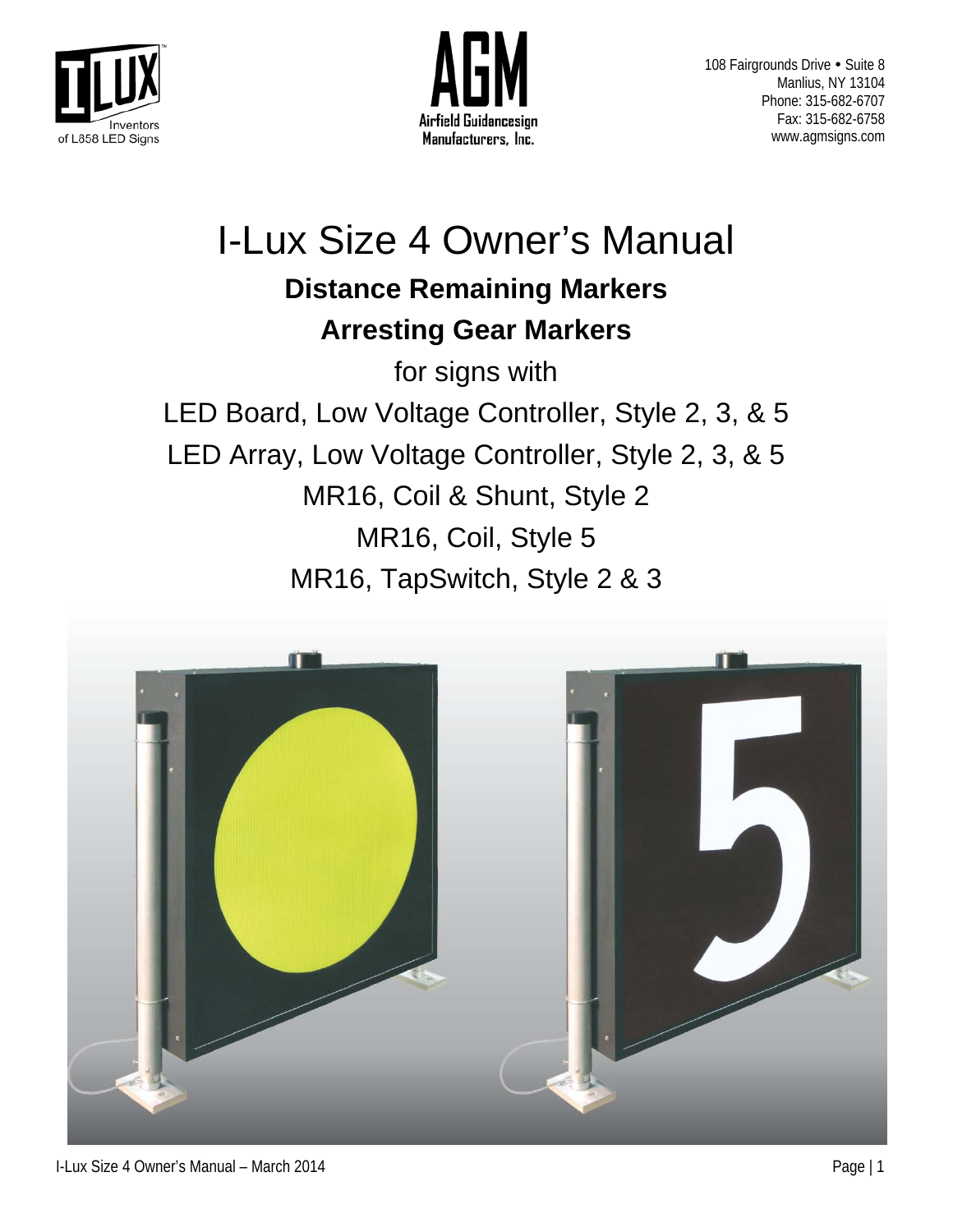



108 Fairgrounds Drive . Suite 8 Manlius, NY 13104 Phone: 315-682-6707 Fax: 315-682-6758 www.agmsigns.com

# **Table of Contents**

|                 | <b>Section</b>                                             |    |  |  |
|-----------------|------------------------------------------------------------|----|--|--|
| 1               | Item Numbers                                               | 3  |  |  |
| 2               | <b>General Information</b>                                 | 3  |  |  |
| 3               | Warranty                                                   | 3  |  |  |
| 4               | Handling                                                   | 4  |  |  |
| 5               | Storage                                                    | 4  |  |  |
| 6               | Installation                                               | 5  |  |  |
| 7               | Maintenance                                                | 5  |  |  |
| 8               | I-Lux LED Board Troubleshooting & Parts List               | 5  |  |  |
| 9               | I-Lux LED Array Troubleshooting & Parts List               | 11 |  |  |
| 10              | I-Lux Coil & Shunt Troubleshooting & Parts List            | 14 |  |  |
| 11              | I-Lux TapSwitch Troubleshooting & Parts List               | 17 |  |  |
| 12 <sup>2</sup> | L830 Transformer Requirements, VA Loads, and Power Factors | 21 |  |  |
| 13              | <b>Concrete Pad Mounting Guide</b>                         | 21 |  |  |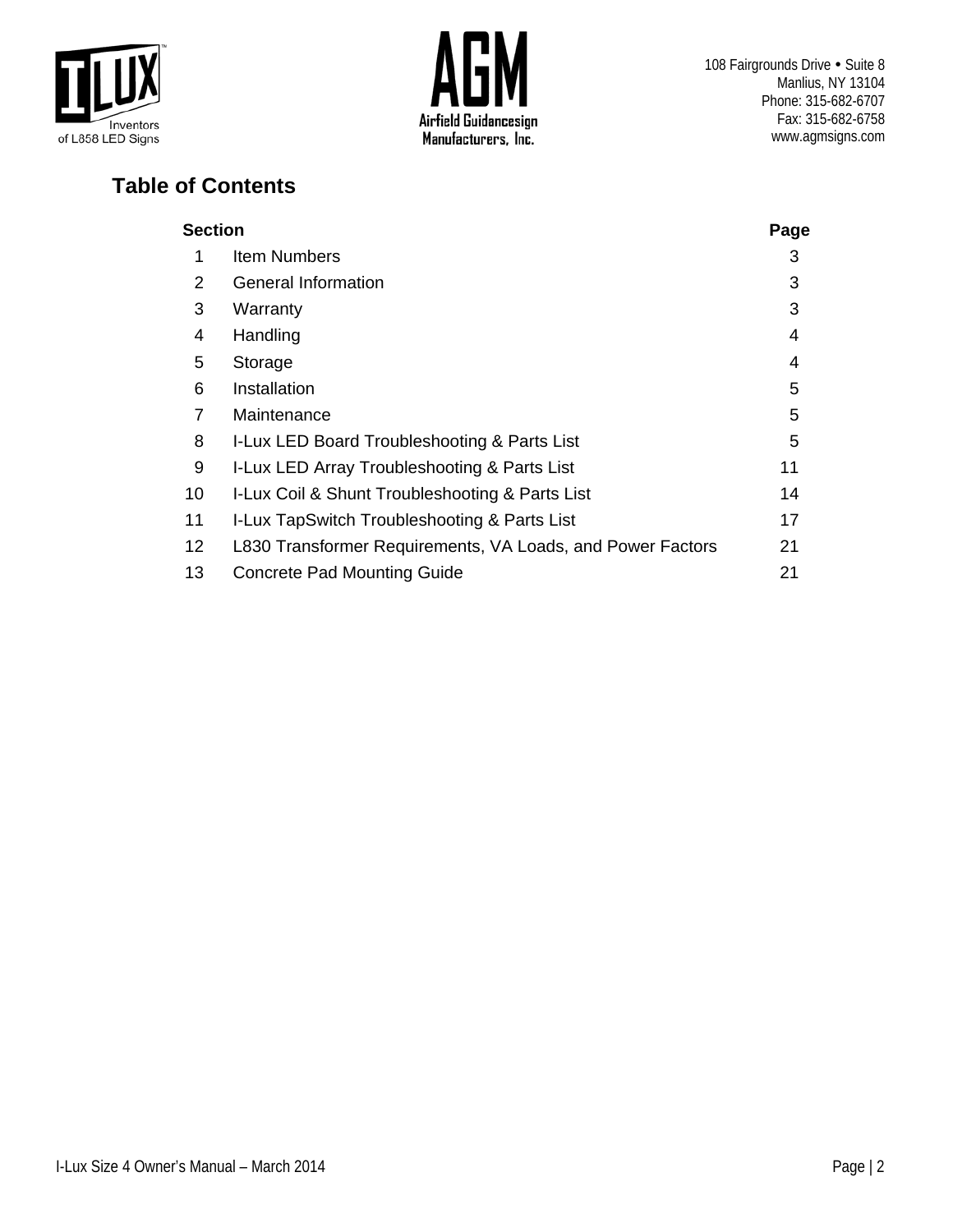



### **1. I-Lux Size 4 Sign Item Numbers**



### **2. I-Lux Size 4 Sign General Information**

All AGM signs are tested at the factory and set to function within applicable specifications. Installation and operation issues most frequently trace back to an undersized isolation transformer or to damage during shipping. Before commencing repairs, please contact AGM (315-682-6707 or via email) with the catalog number and serial number from the name plate of the malfunctioning sign to determine warranty coverage.

If following the troubleshooting guidelines below does not resolve the operational issues, we are pleased to assist you via telephone or email. We keep parts in stock, and ship within 24 hours.

Power factors, as illustrated on page 21, are measured on the primary of the corresponding L830 transformer, per FAA Circular 150/5345-44(current edition). This takes into account the inherent deficiencies of the isolation transformer in the values. These ratings are subject to change without notice.

Consider upgrading your coil & shunt and TapSwitch signs to energy efficient LED signs. AGM has retrofit kits for just that purpose – no need to purchase a whole new sign. Please contact AGM to learn more about the possibilities.

### **3. Warranty**

AGM L858 Airfield Guidance Signs are warranted against mechanical and physical defects in design or manufacture for a period of 2 years from date of installation per FAA AC 150/5345- 44(applicable edition). Where applicable, per FAA EB67(applicable edition), AGM L858(L) Airfield Guidance Signs are warranted against electrical defects in design or manufacture of the LED or LED specific circuitry for a period of 4 years. AGM will correct such by repair or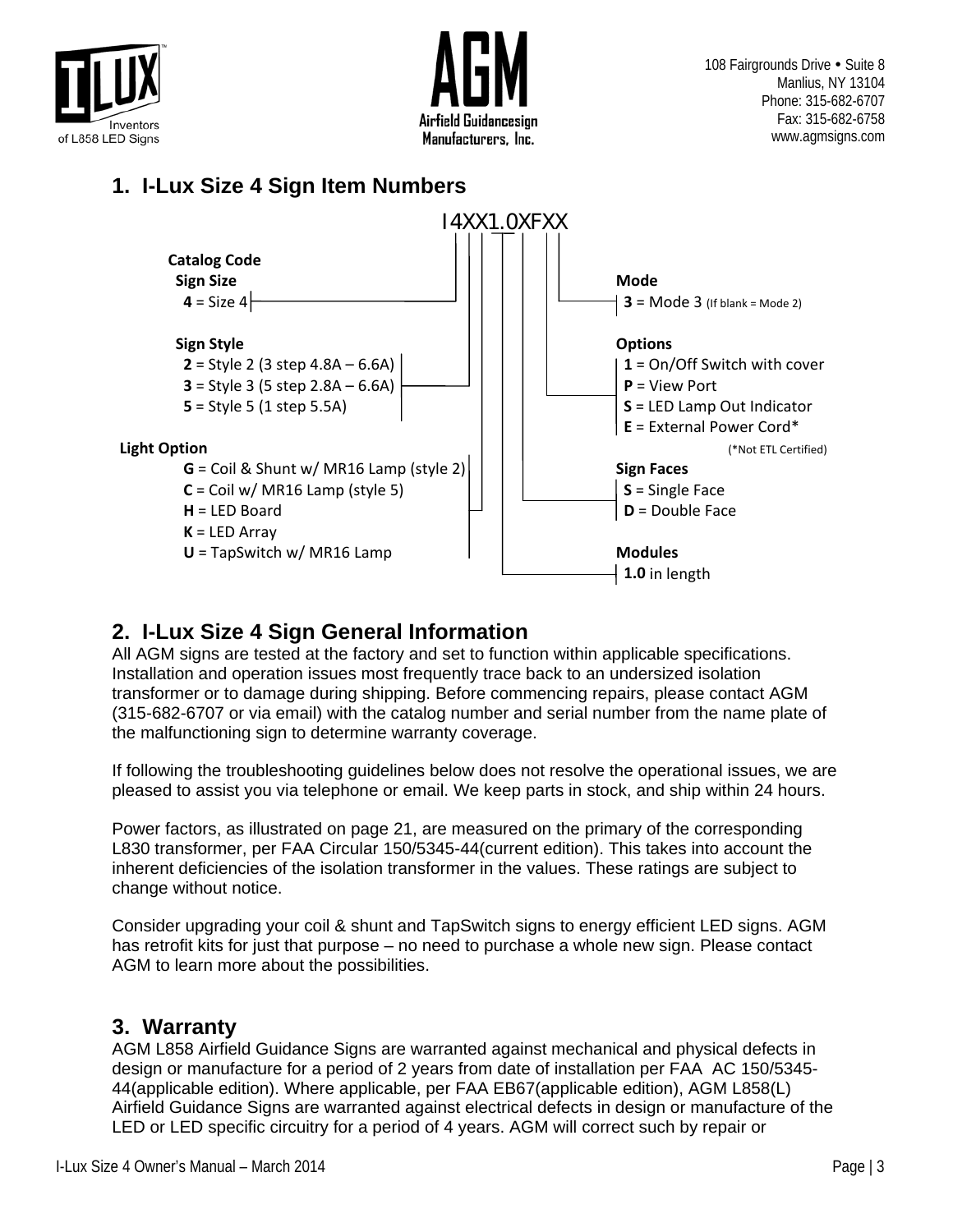



108 Fairgrounds Drive . Suite 8 Manlius, NY 13104 Phone: 315-682-6707 Fax: 315-682-6758 www.agmsigns.com

replacement, at its option, provided the signs have been properly handled and stored prior to installation, properly installed and operated after installation, and provided further that the buyer has notified AGM in writing within the warranty period and a reasonable time after notice of such defects. Refer to handling, storage, installation and operational instructions for proper procedural guidance that must be followed to maintain warranty provisions.

This warranty is in effect for the specified term as long as the equipment has not been, in AGM's judgment: altered in such a way as to affect the equipment adversely; subjected to accident, negligence, and/or improper storage; and has been operated and maintained in accordance with accepted FAA guidelines as described in AC 150/5340-26(applicable edition) and AGM's published operational guidelines.

AGM reserves the right to examine signs on which a claim has been made. Equipment must be presented in the same condition as when the defect was discovered. AGM also reserves the right to require the return of equipment to establish any claim.

### **Disclaimer**

AGM's obligation under this warranty is limited to repair or replacement of defective equipment sold by AGM. This does not include any other costs such as the cost of removal, shipping, or installation of the defective part or repaired product, including labor or any consequential damages of any kind. AGM shall not be liable for any indirect or consequential damages.

Under no circumstances will AGM's liability exceed its sales price of the signs claimed to be defective. All transportation costs under this warranty are the responsibility of the buyer. Replacement parts and/or equipment provided under this warranty are covered under the same terms until the expiration of the original warranty period that began upon the first installation of the equipment.

This is AGM's sole and exclusive warranty with respect to the equipment sold to the buyer. There are no express or implied warranties of fitness for any particular purpose or any implied warranties other than those made expressly herein.

AGM shall not be liable to the buyer of this product or third parties for indirect or consequential damages, or for damages arising from the use of any options or parts other than those designated by AGM as approved products. Damage caused by lightning, flood and other natural or man-made causes are outside the scope of this warranty.

### **4. I-Lux Size 4 Sign Handling**

AGM I-Lux signs are shipped in a corrugated wrapping to protect against abrasion during shipping. The packaged signs are meant to be hand carried (sling straps are effective) or placed on dolly carts. The packaged sign is NOT designed to be handled by forklifts.

Make sure to note any damage that occurred during shipping when receiving the signs and **be sure to document it with the carrier**. When installing the sign make sure that the correct L830 isolation transformer is connected.

When accessing the sign cabinet, use only hand tools to tighten the bolts.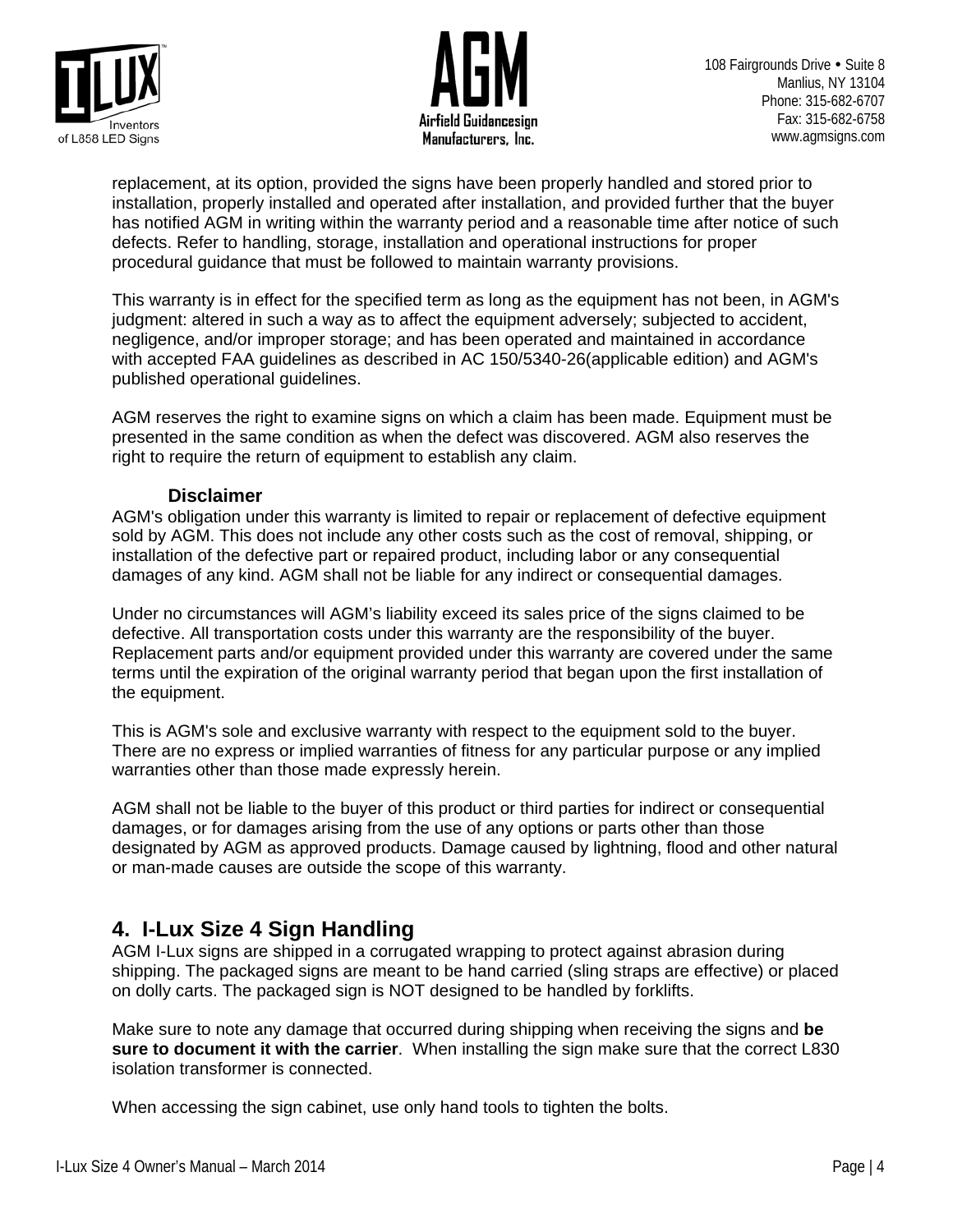



### **5. I-Lux Size 4 Sign Storage**

If the signs are to be stored before installation, keep them in the original corrugated wrapping for protection, and store them upright in a dry location. If the corrugated wrapping becomes wet, it should be removed and recycled because it can cause damage as a result of aggravated humidity. If the corrugated wrapping is removed, keep the protective plastic on the legend panels until installation. This provides the last layer of protection in the absence of the corrugated wrapping. Damage resulting from improper storage is not covered by warranty.

# **6. I-Lux Size 4 Sign Installation**

- 1. Place sign on the pad with long dimension of the floor flanges perpendicular to the length of the sign.
- 2. Mark anchor bolt locations.
- 3. Move the sign out of the way.
- 4. Drill mounting holes for anchor bolts.
- 5. Install L-830 transformer into the base can.
	- Check the name plate on the side of the sign to ensure correct wattage is used.
- 6. Secure cable clamp to transformer secondary lead or secondary extension cord.
- 7. Reposition the sign on the pad and hold at an angle.
- 8. Pull power cord out of sign leg and plug it into the transformer secondary lead or extension cord.
- 9. Rotate the sign to the upright position over the anchor holes being careful to not pinch the power cord.
- 10. Insert the anchor bolts and loosely clamp the floor flanges to the pad.
- 11. Loosen the pinch bolts in the slip flanges.
- 12. Tighten the anchor bolts on the floor flanges.
- 13. Tighten the pinch bolts in the slip flanges against the couplings.
- 14. Remove the protective plastic on the panels, being careful not to create foreign object debris (FOD).
- 15. When work is done on the circuit, verify sign operation between dusk and dawn.

# **7. I-Lux Size 4 Sign Maintenance**

AGM signs are designed to provide years of trouble-free service. Prior to the performance of any work on the signs, power should be disconnected at the vault. We recommend an annual inspection and cleaning of the sign interior to maintain bright and even light output. Inspection of the signs should also include regular removal of any excess dirt, snow, and avian excrement from the sign exterior to maintain proper visibility of the sign legend.

# **8a. I-Lux Size 4 Sign LED Board Operation**

AGM's LED board light engine uses high efficiency LEDs to illuminate the guidance sign. Once the circuit is energized, there is a 4 second delay before the light engine turns on; this is normal. If there is an interruption in power, there could be another identical delay indicating the startup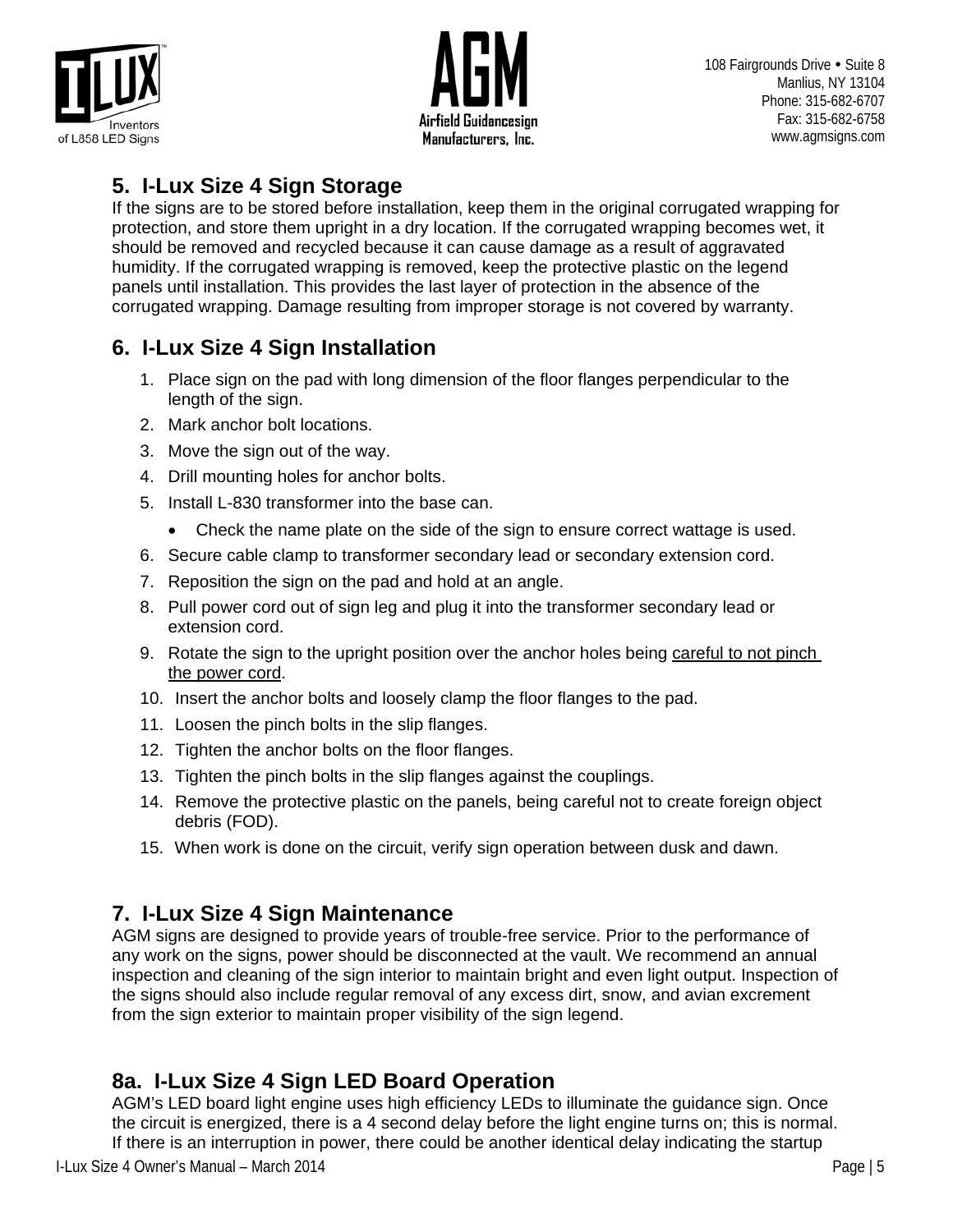



sequence has cycled. There are 2 high brightness LEDs on each board. Per FAA Engineering Brief #67, if more than 25% of the alternate lighting devices (LEDs) are not lit, the LED board must discontinue operation and communicate its condition within the sign, causing the whole sign to turn off. The FAA requires this to make sure an incorrect message is not displayed that could cause a safety issue to traffic on the airfield. Each LED board has a monitor circuit to verify operation. The LED board that has detected the problem will illuminate a red LED on the board indicating it has a problem and should be replaced.

### **8b. I-Lux Size 4 Sign LED Board Troubleshooting**

All AGM signs are tested at the factory and set to function within applicable specifications. Installation and operation issues most frequently trace back to an undersized isolation transformer or to damage during shipping. Before commencing repairs, please contact AGM (315-682-6707 or via email) with the catalog number and serial number from the name plate of the malfunctioning sign to determine warranty coverage. If the LED boards and isolation transformer appear functional, and any operating issues have not been resolved after following the troubleshooting guidelines, please contact AGM; we are pleased to assist you. We keep parts in stock and ship within 24 hours.

BEFORE PERFORMING MAINTENANCE ON AN AIRFIELD GUIDANCE SIGN, VERIFY THE SIGN'S CIRCUIT IS OFF AND LOCKED OUT FROM ACCIDENTAL ENERGIZATION.

- 1. Verify that the amp reading (taken on one of the sign input power cords) reflects the amperage of the airfield circuit. If the reading is not identical, then there could be a problem with the isolation transformer or regulator providing power to the sign. Lock out the circuit and verify the condition of the isolation transformer for the sign.
- 2. Ensure that power to the sign has been turned off, then access the I-Lux cabinet to inspect other components.
	- a. Remove the bolts (7/16" socket) just above the support posts on either side of the sign.
	- b. Slide the sign top up enough to access the LED modules and set it aside. Then disconnect the incoming power from the first LED module.
	- c. For easier access to the sign interior, remove one of the legend panels by pulling it directly up and out of the open top of the sign, then set it aside.
	- d. The low voltage controller (LVC) is mounted on a plate along the side of the sign on the power side. To inspect the LVC, if necessary, unplug the wiring connections, loosen the locking screws on either side of the mounting plate, and rotate the mounting plate to remove it.
- 3. Inspect the LED boards that are mounted on the mounting brackets. Cycle the power to the sign remotely or by using the optional isolating safety switch on the sign. If there is a fault with an individual LED board, all the LEDs should light up and then shut down within a second. The malfunctioning LED board will have an illuminated red LED directly on the circuit board as an indication that it or the driver circuit has malfunctioned.
	- a. To isolate the malfunction, remove the end loop plug from the end of the LED circuit where the red light was observed. Disconnect that string of LED boards from the driver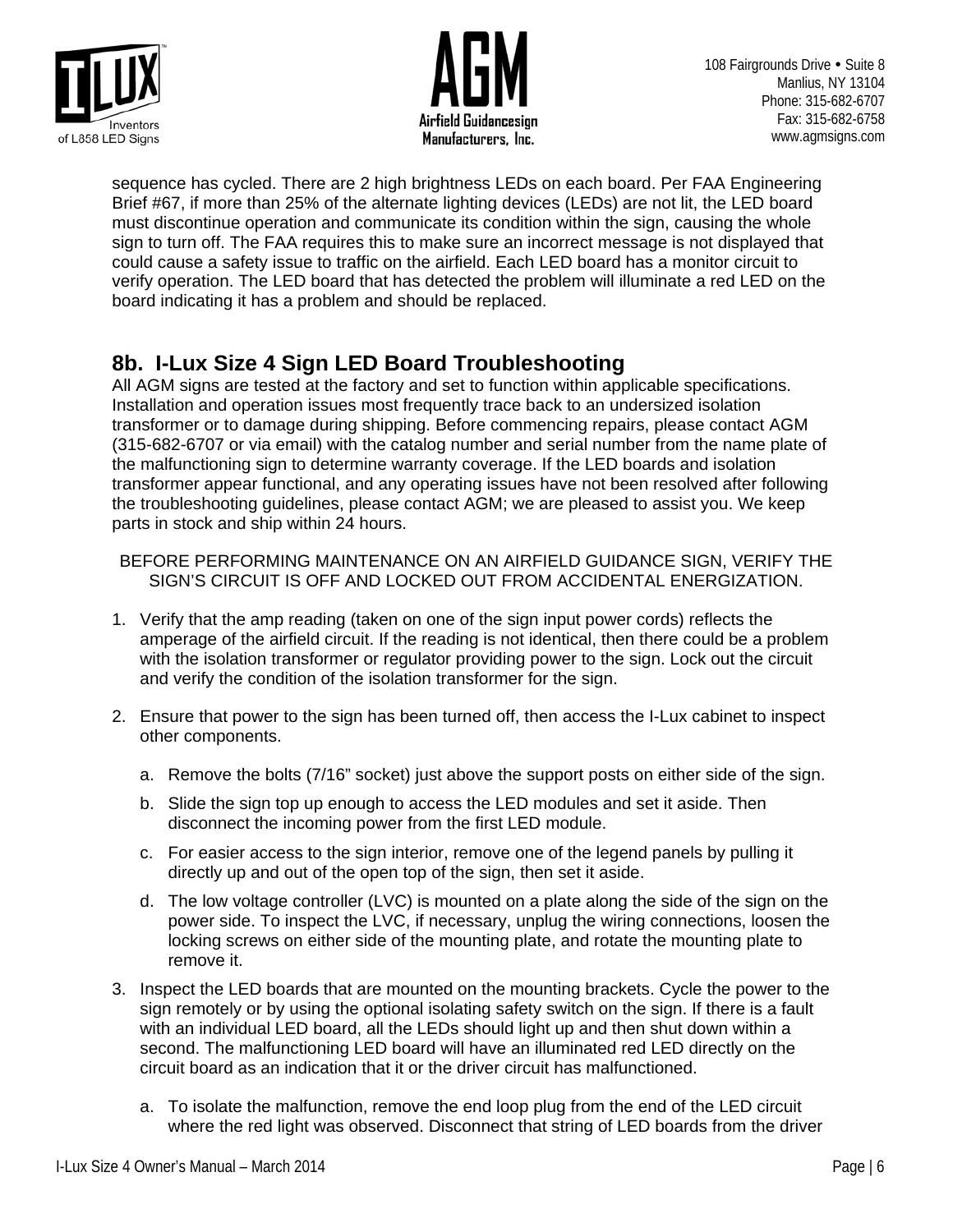



and insert the end loop plug in its place on the driver. Cycle the power again and observe whether all remaining lights in the sign illuminate normally.

- i. If all the lights remain on normally, there is a problem with a LED board on the string that was disconnected. Power off the sign, replace the bracket with the malfunctioning LED board, return the end loop to the OUT plug, and connect the LED bracket string to the driver again. Power on the sign, verify normal operation, and take the affected bracket back to the shop to isolate the indicated LED board for replacement. Instructions for replacing the LED board are on the following page.
- ii. If all the lights go out again and the red light appears on the remaining string plugged into the driver, then the driver needs to be checked. Power off the sign, unplug the power cable that runs from the power control module (PCM) to that driver, cycle the power to the sign, and confirm the other lights and driver circuits in the sign remain lit. If so, the disconnected driver needs to be replaced and the strings of LEDs connected to the new driver to confirm their operation.
- b. If the remaining driver circuits are still not operational on restart, power off the sign, and unplug all the drivers from the PCM. With all driver circuits unplugged, power up the sign and make sure the PCM has both green LEDs. If one or both green LEDs on the PCM are not illuminated, skip the next step below.

### IMPORTANT: DO NOT PLUG IN DRIVER CIRCUITS TO AN ENERGIZED LVC POWER SUPPLY WHEN TROUBLESHOOTING!

- i. With the sign powered down, plug in the driver circuits individually and power on the sign to confirm their individual operation. If another driver circuit is found to be causing shut down, repeat the previous steps to isolate the cause.
- c. Next, ensure the bridge rectifier is functioning properly by taking a DC voltage reading across the red and black wires exiting the bridge rectifier. With the circuit off and locked out, note the position of where the wires connect on the terminals and then remove them from the connecting posts of the bridge rectifier. The corners with red and black wires are the DC output of the bridge rectifier. The positive red (+) wire is always connected to the terminal that is 90° different in orientation than the others and is located on the small diagonal corner of the bridge rectifier.
	- i. Using an RMS multi-meter, set the operation for diode testing and place the black negative lead on the positive terminal of the bridge rectifier, and the red positive lead on the negative terminal of the bridge rectifier in the corner opposite the positive terminal.
	- ii. If the meter reads close to 0.90VDC to 1.00VDC the bridge rectifier is good. If it reads approximately 0.40VDC to 0.60VDC the bridge rectifier is bad and needs to be replaced.
- d. If the bridge rectifier is good, the next step is to check the output of the PCM. There are 2 green LEDs on the PCM near the output connections and if both of these are not illuminated when the sign is powered on and all circuits are disconnected, the PCM needs to be replaced. If both are illuminated, check the output voltage by setting a true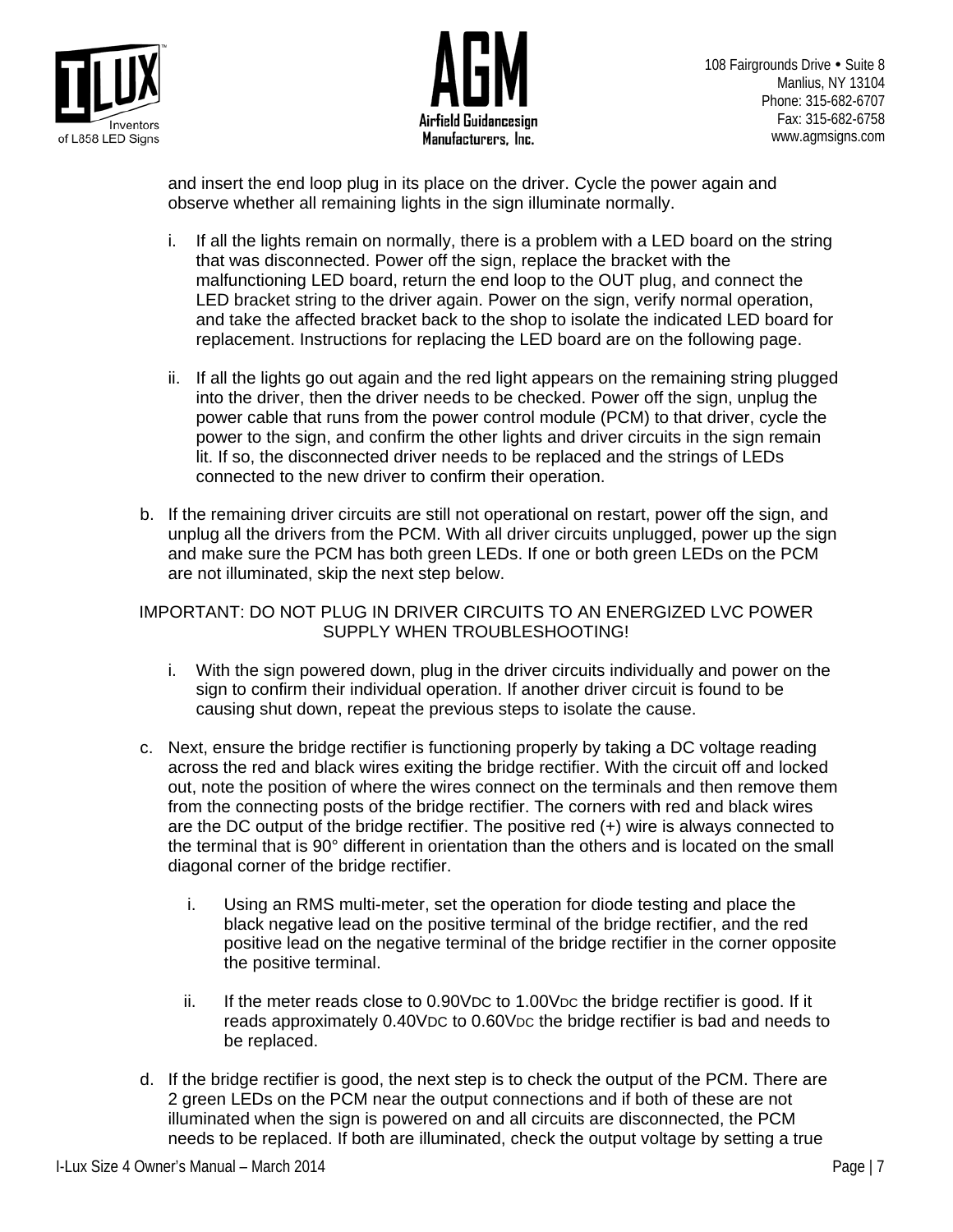



RMS meter to DC voltage, and insert the black negative probe where the green wire connects and the red positive probe where the red wire connects. The output voltage should be approximately +50VDC. If there is no voltage here, the PCM needs to be replaced.

- i. After the PCM is replaced, follow the driver circuit checking procedure from the preceding page. Take note of the green LED lights on the PCM; and if on start up, one of the LEDs is not illuminated, turn off the power promptly and replace the driver of the circuit being checked. Do not run a new PCM with a bad driver as damage to the PCM can occur.
- 4. When reassembling the sign, make sure you have panel suction cups, and on mode 3 signs have a couple of awls or small screwdrivers. As the corner brackets are slid down into the side extrusions, use suction cups to make sure the panel is in position to slide into place in the top extrusion. On mode 3 signs, use awls to find the threaded holes of the support brackets to have them aligned before tamping down the top.
- 5. Once the top is in place, insert the bolts for the corner brackets and tighten using only hand tools. Insert the bolts into the support brackets on the top center of the mode 3 sign and tighten.

**8c. I-Lux Size 4 Sign LED Board Replacement**<br>Replacement of a nonfunctioning LED board is best accomplished inside the electrical shop, after swapping out mounting brackets. To replace the LED board, carefully remove the black wire harness plugs, press on the release safety catches of the plugs and pull out along the same plane that the LED is mounted on. Remove the mounting clips on either side of the LED board. Then using a sharp blade, slide under the LED board and pry the LED board off of the mounting bracket where the LED board is held with thermal transfer adhesive. Make sure to clean the area of the mounting bracket where the LED board was mounted before attaching a new one.

On the replacement LED board, strip the protective cover from the thermal adhesive on the back and carefully place the LED board in the same location as the previous LED board. Make sure to align the IN side and OUT side in the same orientation as the other LED boards on the mounting bracket. Replace the wire harness connections; and if the replacement LED board is at the end of the string, insert the green, end loop plug that completes the circuit.

[REMAINDER OF PAGE INTENTIONALLY BLANK]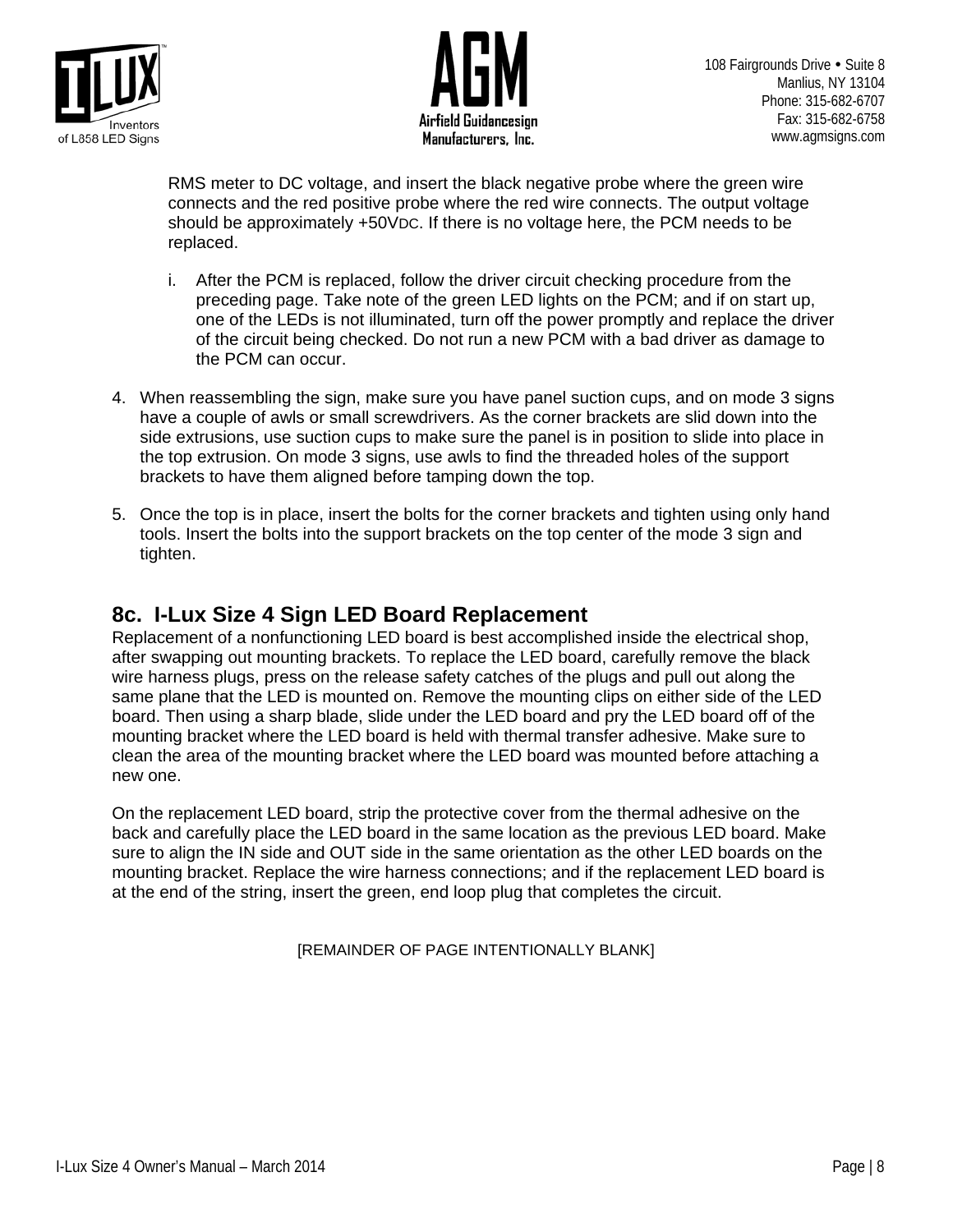

I-Lux Size 4 Owner' s Manual – March 2014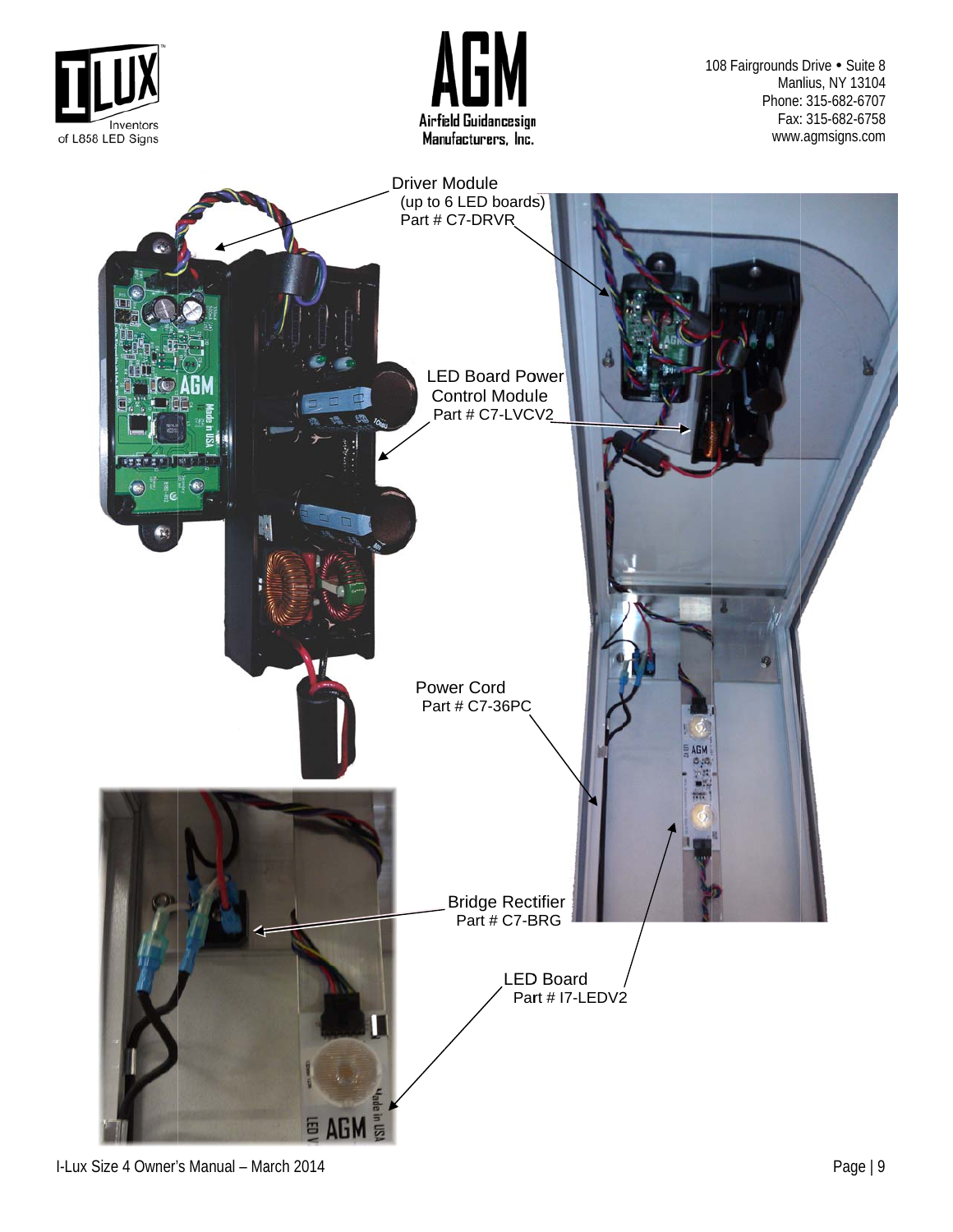



108 Fairgrounds Drive . Suite 8 Manlius, NY 13104 Phone: 315-682-6707 Fax: 315-682-6758 www.agmsigns.com



8d. I-Lux Size 4 Sign LED Board Parts List

|   | Part#         | <b>Description</b>          |   | Part#     | <b>Description</b>        |  |
|---|---------------|-----------------------------|---|-----------|---------------------------|--|
| A | <b>I6-CBN</b> | Corner bracket w/ knurl nut | G | $I7-LB4$  | <b>Mounting Bracket</b>   |  |
| В | <b>I6-4PT</b> | Support post, size 4        | H | I7-LEDV2  | <b>LED Element</b>        |  |
| С | 18-4LP10      | Legend panel, size 4        |   | C7-DRVR   | <b>LED Driver Module</b>  |  |
| D | I6-FC4        | Frangible coupling, size 4  | J | C7-LVCV2  | Low voltage controller    |  |
| Ε | I6-FF4        | Floor flange, size 4        |   | C7-36PC   | Power cord (not pictured) |  |
| F | I6-CB         | Corner bracket              |   | $19$ -INP | Name plate (not pictured) |  |
|   |               |                             |   | C6-THR    | Tether (not pictured)     |  |

When ordering:  $# = style number$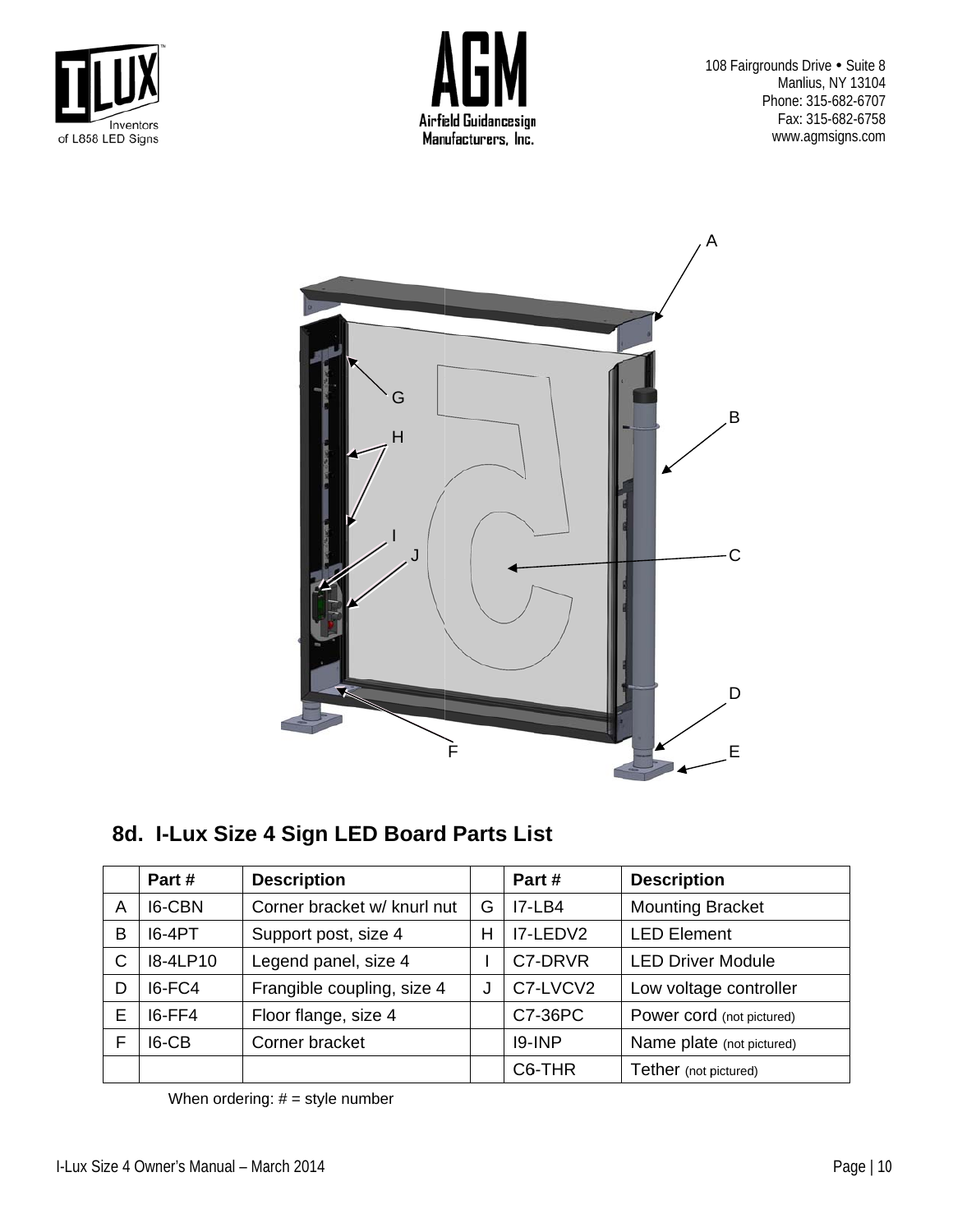



108 Fairgrounds Drive • Suite 8 Manlius, NY 13104 Phone: 315-682-6707 Fax: 315-682-6758 www.agmsigns.com

### **9a. I-Lux Size 4 Sign LED Array Operation**

There are 14 arrays of 4 LEDs arranged in a radial pattern in each lighting element. Per FAA Engineering Brief #67B, if more than 25% of the alternate lighting devices (LEDs) are not lit, the element must discontinue operation and communicate its condition to the other elements within the sign, causing the whole sign to turn off. This FAA requirement ensures an incorrect message is not displayed that could cause a safety issue to traffic on the airfield. The elements can operate at sufficient luminous intensity with up to 3 strings out. If a 4th string has broken, the element will shut down and indicate there is a problem.

# **9b. I-Lux Size 4 Sign LED Array Troubleshooting**

All AGM signs are tested at the factory and set to function within applicable specifications. Installation issues most frequently trace back to an undersized isolation transformer or to damage during shipping. Before commencing repairs, please contact AGM (315-682-6707 or via email) with the catalog number and serial number from the name plate of the malfunctioning sign to determine warranty coverage. If any operating issues have not been resolved after following the troubleshooting guidelines, please contact; we are pleased to assist you. We keep parts in stock and ship within 24 hours.

- 1. To inspect the operation and determine why an I-Lux sign has malfunctioned, open the top by removing the thumb screw on either side of each modular section of the top of the sign. Remove one legend panel by pulling directly up.
- 2. Cycle the power to the sign remotely or by using the optional safety switch if one was installed. The LED arrays should light up and then shut down within a couple seconds. If one of the red LED indicator lights on the top corner of the board is lit, that indicates an LED array has malfunctioned and needs to be replaced.
- 3. If none of the LED arrays illuminate, and no red indicator lights are visible, ensure power is coming into the sign by taking an amperage reading around one of the input power cords. Verify that the amperage reflects the amperage of the airfield circuit.
- 4. Next, check the output of the low voltage controller (LVC).
	- a. With the sign off, disconnect the power plug with the red and black wires from the first LED array of the string and place the voltage probes (+ to red, - to black) in the backside of the power plug.
	- b. Cycle the power to the sign. The DC voltage output from the LVC should be between 23.5V and 26V. If this voltage is correct, then power down the sign and reconnect the LED array to the LVC. Cycle the power to the sign, and take a reading at the end of the string. This reading can be obtained from the plug sockets of the last LED array plug sockets where no leads are attached.
	- c. The LED arrays will light with voltage anywhere from 16V up to the maximum output of 29V. They will, however, emit RF interference as well as a noticeable whine if the voltage is 22V or lower. The output voltage of the LVC can be adjusted by the potentiometer on the face of the LVC. It is a white slotted circle in a blue square which measures approximately one half inch square. Using a 1/8" flat head screw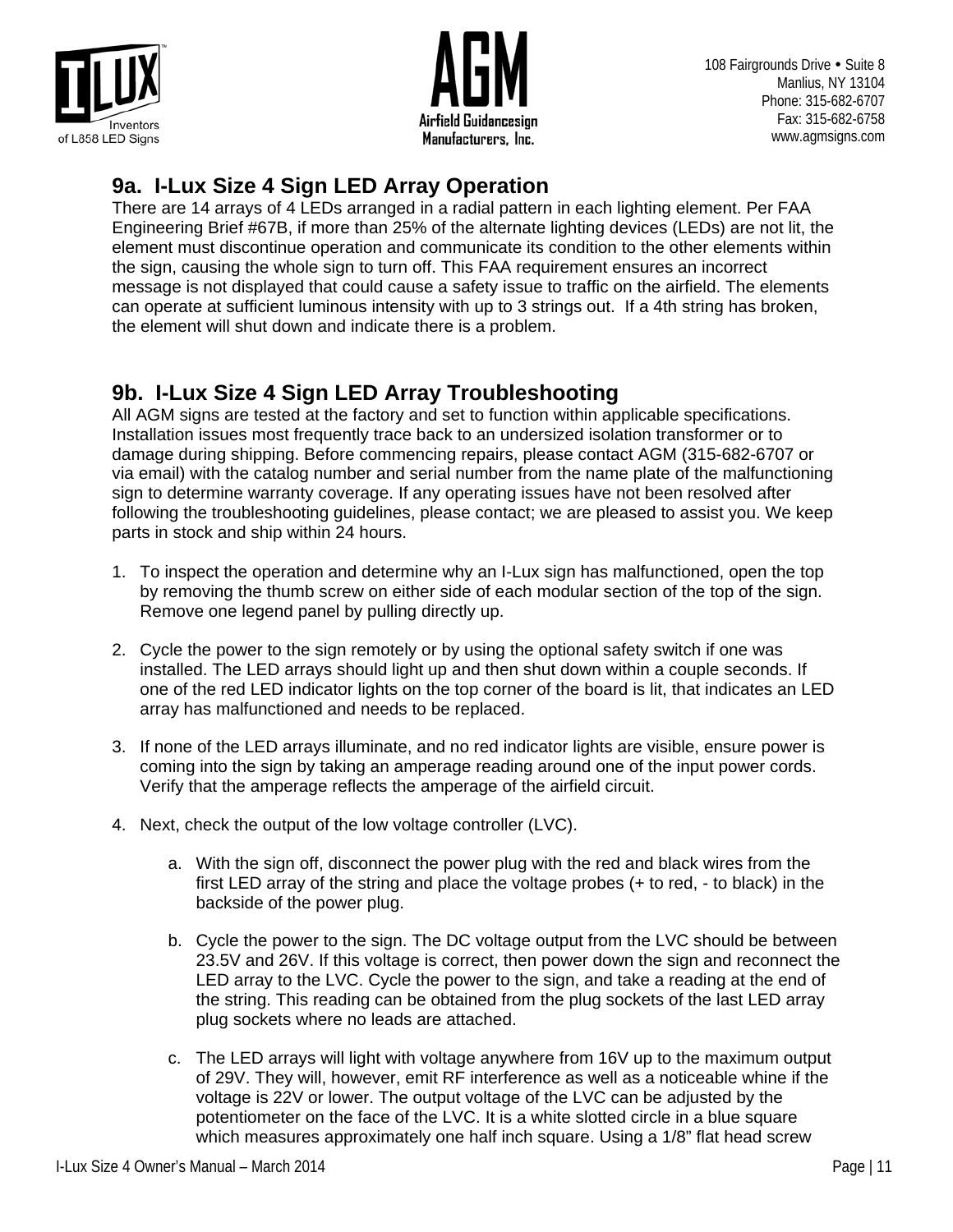



driver, adjust the output up (clockwise) or down (counterclockwise) to read between 23.5V and 26V.

- 5. Voltage that cannot be adjusted to the proper readings on the lower steps of the constant current regulator is usually an indication of the wrong size isolation transformer or transformer failure. Replace the isolation transformer and reset the operating voltage.
- 6. If one or two of the LED arrays light, and remain lit, but the others do not light, and there are no red indicator lights illuminated, there is probably a bad connection on the power cords emerging from the last lit LED array or on the power coming into the first dark LED array. Remove the power connection plug and clean the face of the leads opposite the LED array side and reinsert the plug. Verify that the connection is well seated by taking a voltage reading on the backside of the plug where the wires travel to the next LED array.
- 7. When reassembling the sign, make sure you have panel suction cups, and on mode 3 signs have a couple of awls or small screwdrivers. As the corner brackets are slid down into the side extrusions, use suction cups to make sure the panel is in position to slide into place in the top extrusion. On mode 3 signs, use awls to find the threaded holes of the support brackets to have them aligned before tamping down the top.
- 8. Once the top is in place, insert the bolts for the corner brackets and tighten using only hand tools. Insert the bolts into the support brackets on the top center of the mode 3 sign and tighten.

[REMAINDER OF PAGE INTENTIONALLY BLANK]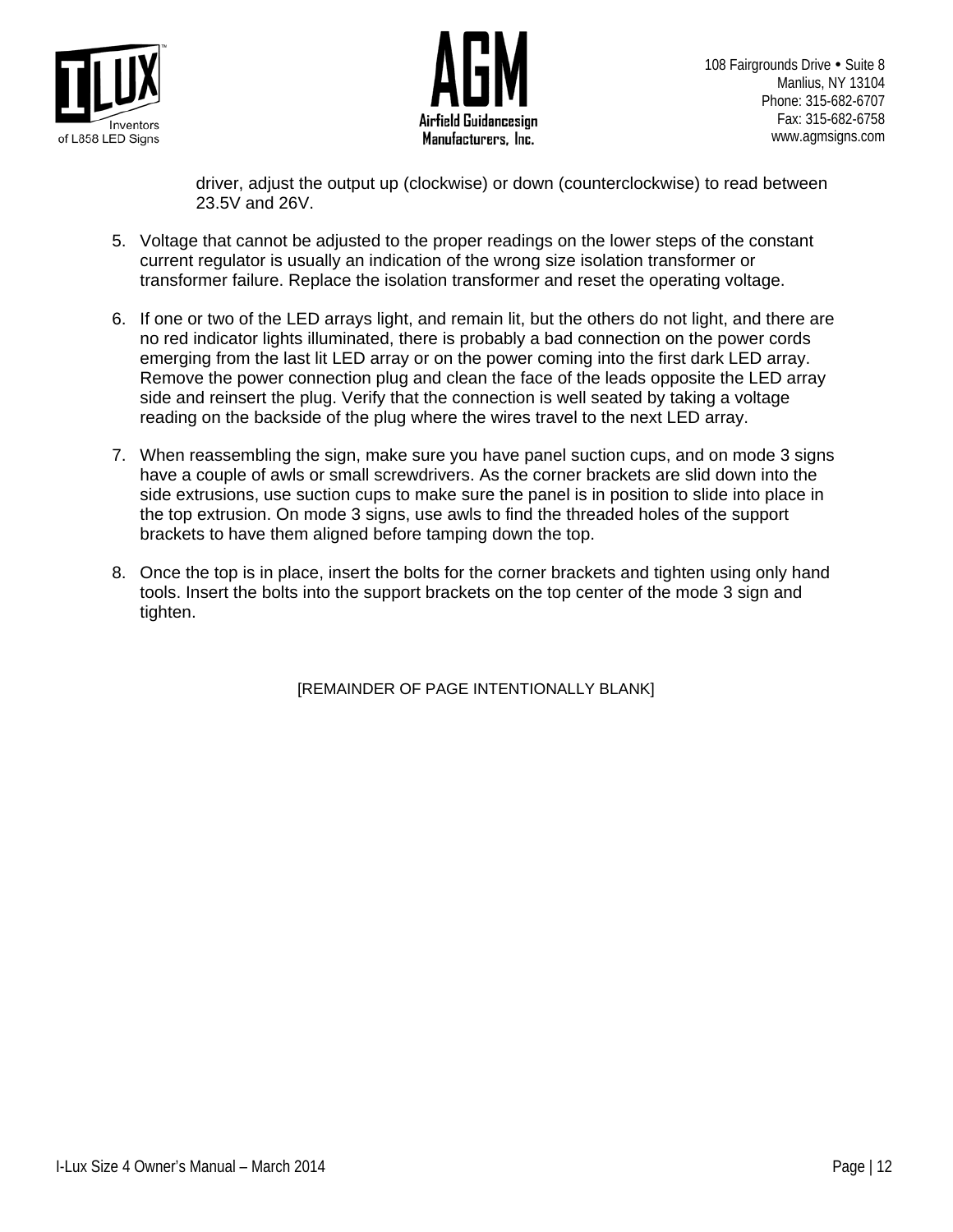



108 Fairgrounds Drive . Suite 8 Manlius, NY 13104 Phone: 315-682-6707 Fax: 315-682-6758 www.agmsigns.com



9c. I-Lux Size 4 Sign LED Array Parts List

|   | Part #     | <b>Description</b>          |   | Part #              | <b>Description</b>        |
|---|------------|-----------------------------|---|---------------------|---------------------------|
| A | 16-CBN     | Corner bracket w/ knurl nut | G | C7-LEDV1            | <b>LED</b> element        |
| B | 16-4PT     | Support post, size 4        | Н | C7-LVCV1            | Low voltage controller    |
| C | $I8-4LP10$ | Legend panel, size 4        |   |                     |                           |
| D | $16-FC4$   | Frangible coupling, size 4  |   | C7-36PC             | Power cord (not pictured) |
| Е | $16-FF4$   | Floor flange, size 4        |   | $19$ -INP           | Name plate (not pictured) |
|   | $IG-CB$    | Corner bracket              |   | C <sub>6</sub> -THR | Tether (not pictured)     |

When ordering:  $# = style number$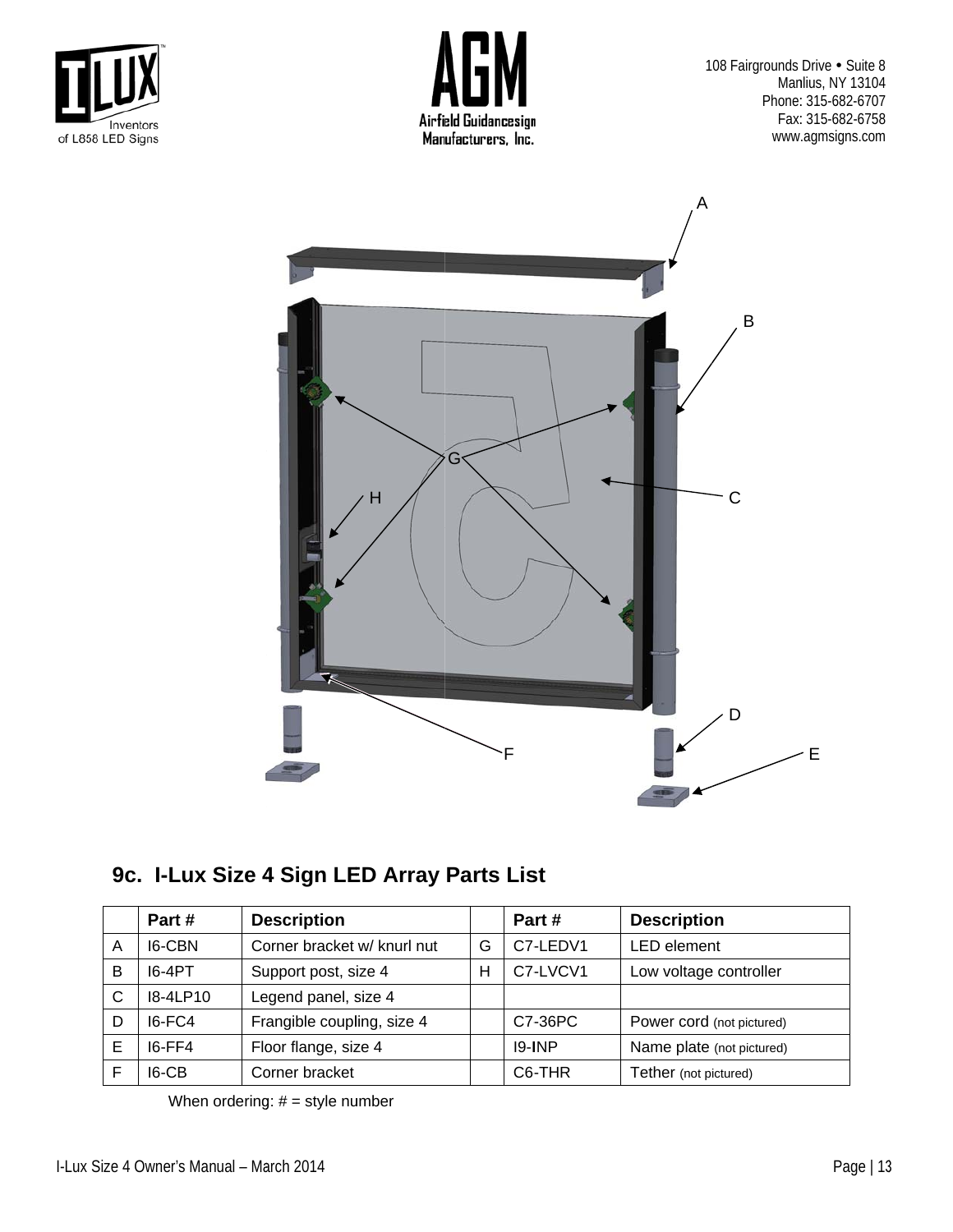



108 Fairgrounds Drive • Suite 8 Manlius, NY 13104 Phone: 315-682-6707 Fax: 315-682-6758 www.agmsigns.com

### **10a. I-Lux Size 4 Sign MR16 Coil & Shunt Troubleshooting**

All AGM signs are tested at the factory and set to function within applicable specifications. Installation issues most frequently trace back to a failed lamp, an undersized isolation transformer, or to damage during shipping. Before commencing repairs, please contact AGM (315-682-6707 or via email) with the catalog number and serial number from the name plate of the malfunctioning sign to determine warranty coverage. If the lamps and isolation transformer appear functional, and any operating issues have not been resolved after following the troubleshooting guidelines, please contact; we are pleased to assist you. We keep parts in stock and ship within 24 hours.

- 1. Lamp failure is the most common reason a sign will not illuminate. The FAA requires all signs to be wired in series so that when one lamp fails, the whole sign goes dark.
	- a. Ensure that power to the sign has been turned off, and examine each lamp for continuity. Sometimes the filament in a failed lamp will appear intact; the continuity check is the easiest way to ensure a speedy lamp change. This is a good time to examine each lamp socket and correct any worn or loose connections.
	- b. If all lamps and sockets appear in good order, remove the top of the sign to gain access to the power control module (PCM).
		- i. Open the top of the sign by removing the two bolts just above the support posts on either side of the sign.
		- ii. For easier access to the PCM, remove one of the panels by pulling it directly up and setting it aside.
		- iii. Remove the two lamp circuit ends from the terminal block and check for continuity through the lamp circuit. Check all connections on the PCM to make sure they are tight.
- 2. If all connections are tight, there is continuity through the lamp circuit, and the sign will not illuminate, then the voltage regulator may need replacing.
	- a. To verify the operation of the voltage regulator, remove the wire from the terminal on the regulator that is marked "Shunt." Energize the circuit to step one. If the regulator shunt has malfunctioned, the lamps will illuminate.
	- b. Do not continue to operate the sign with the shunt removed as any increase in circuit amperage will cause the lamps to get too much power and burn out.
	- c. Replace the shunt to resume normal operation. If you do not have a replacement shunt, contact AGM to order a replacement.
- 3. If the sign illuminates but appears dim, follow the shunt adjustment procedure below.
- 4. If the voltage on step one is too low and there is a pulsation observed in the middle current steps, then the size of the associated L-830 transformer can be increased by one size. This can be necessary on circuits that are approaching the maximum rated load of the constant current regulator.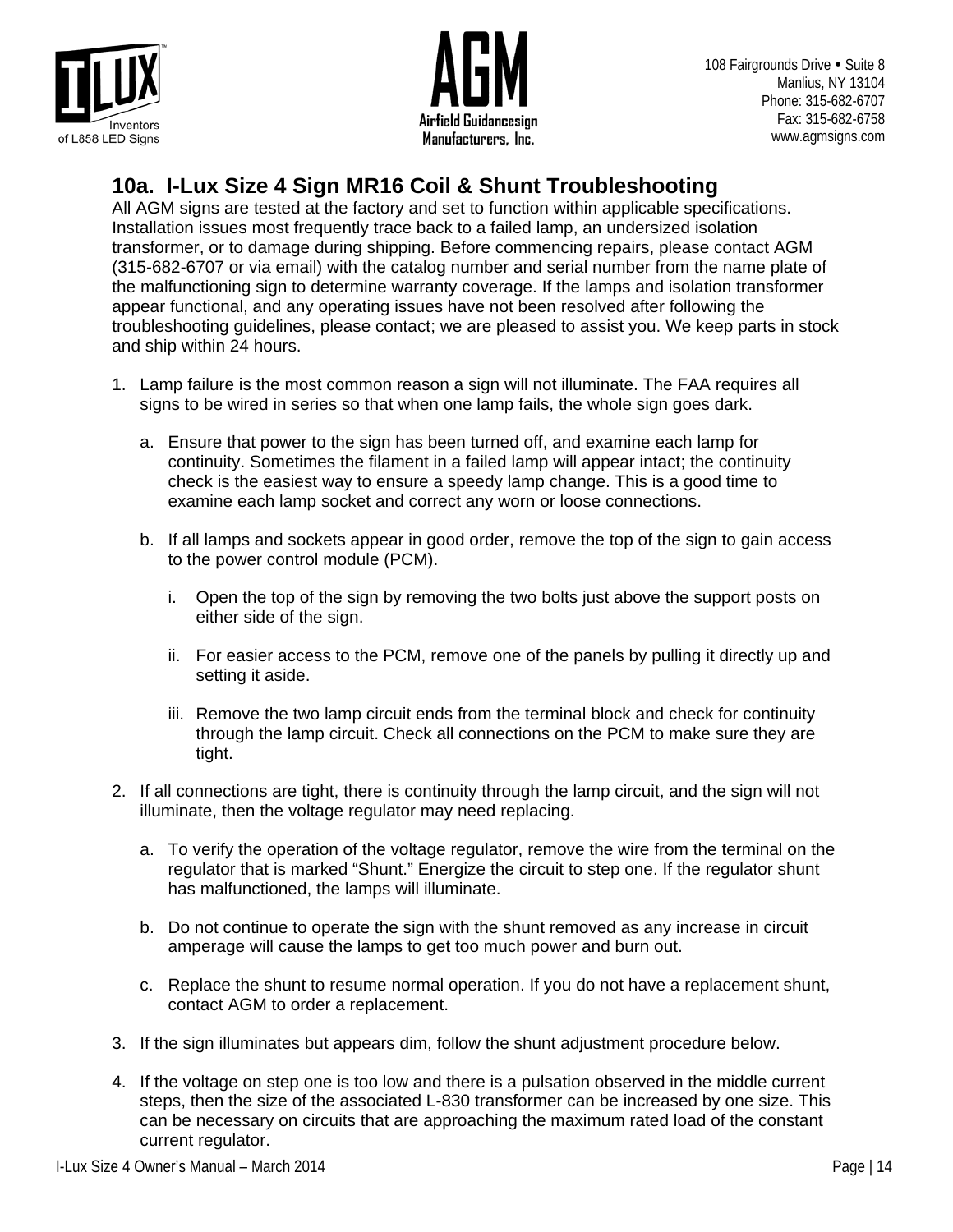



108 Fairgrounds Drive . Suite 8 Manlius, NY 13104 Phone: 315-682-6707 Fax: 315-682-6758 www.agmsigns.com

### **10b. I-Lux Coil & Shunt Adjustment**

To adjust the voltage regulation shunt on the I-Lux sign, remove the lamp cap on the end of the sign closest to the power leg. Using a true RMS meter, insert the leads into the open butt connectors beside the lamp. Energize the airfield circuit to 6.6A and take note of the voltage value on the meter.



The proper operating voltage is between 11.5VAC and 12.0VAC. We recommend operating at or just below 11.75VAC to extend lamp life and avoid frequent relamping.

If the voltage needs to be adjusted, remove the shunt adjustment plug on the side of the sign closest to the power leg. There is a small slotted adjustment screw on the right side of the voltage regulator shunt (magnified at right) that when turned clockwise, will increase the voltage, and likewise counter-clockwise will decrease the voltage. The shunt adjustment tool in your installation kit is an effective tool to accomplish this. A 3/32" flat head screwdriver is also effective in adjusting the shunt.

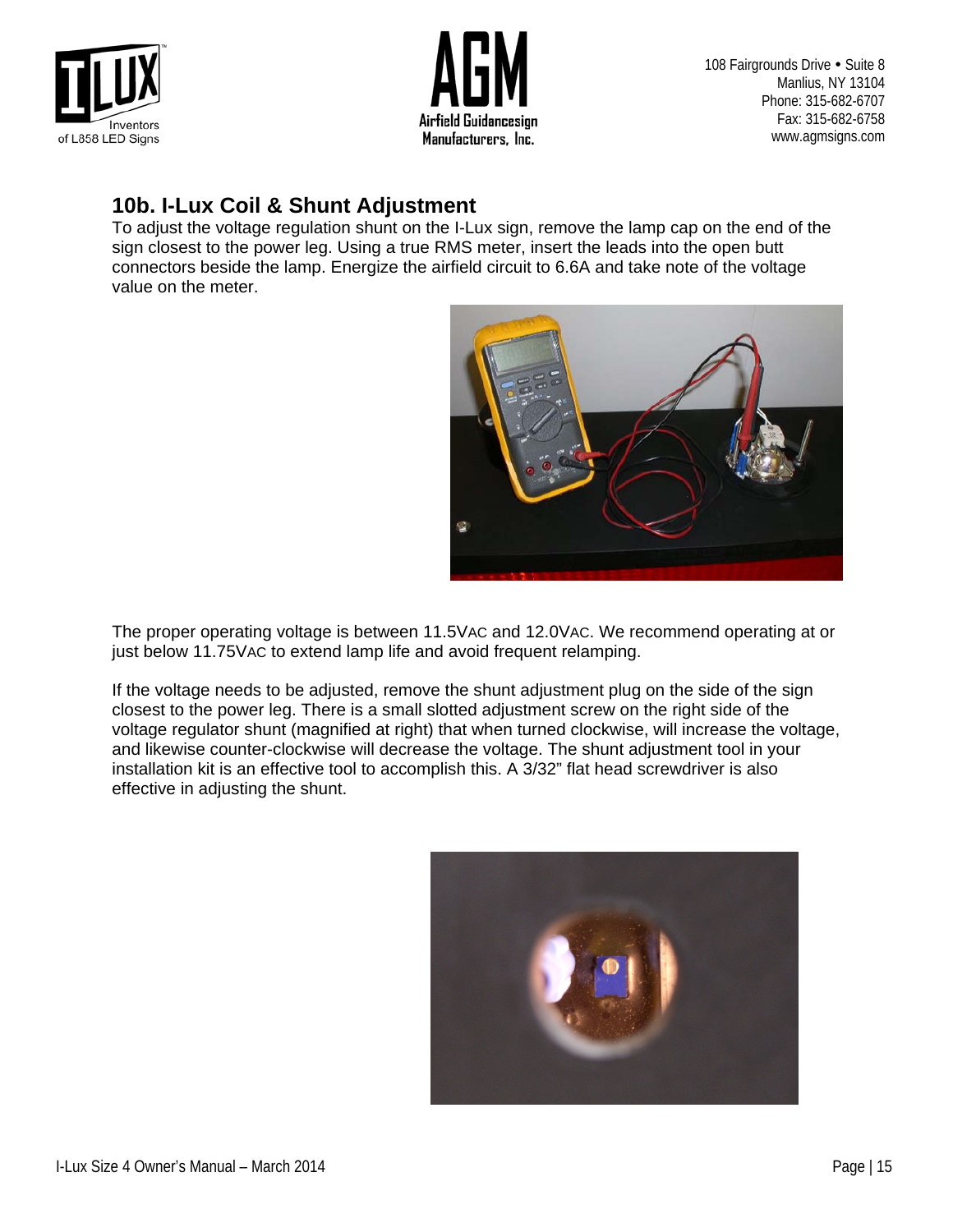



108 Fairgrounds Drive . Suite 8 Manlius, NY 13104 Phone: 315-682-6707 Fax: 315-682-6758 www.agmsigns.com



10c. I-Lux Size 4 Sign MR16 with Coil & Shunt Parts List

|   | Part#    | <b>Description</b>          |   | Part #    | <b>Description</b>                |
|---|----------|-----------------------------|---|-----------|-----------------------------------|
| A | $IZ-LCP$ | Lamp cap                    |   | $IG-CB$   | Corner bracket                    |
| B | 17-6A    | MR <sub>16</sub> socket     | J | $IG-FC4$  | Frangible coupling, size 4        |
| C | $I7-9Q$  | MR16 lamp                   | Κ | $16-FF4$  | Floor flange, size 4              |
| D | I7-LHS   | Lamp heat sink              | L | I7-PCM    | Coil & shunt power control module |
| E | I7-LCG   | Lamp gasket                 |   |           |                                   |
| F | 16-CBN   | Corner bracket w/ knurl nut |   | C7-36PC   | Power cord (not pictured)         |
| G | $16-4PT$ | Support post, size 4        |   | $19$ -INP | Name plate (not pictured)         |
| н | 18-4LP10 | Legend panel, size 4        |   | C6-THR    | Tether (not pictured)             |

When ordering:  $# = style number$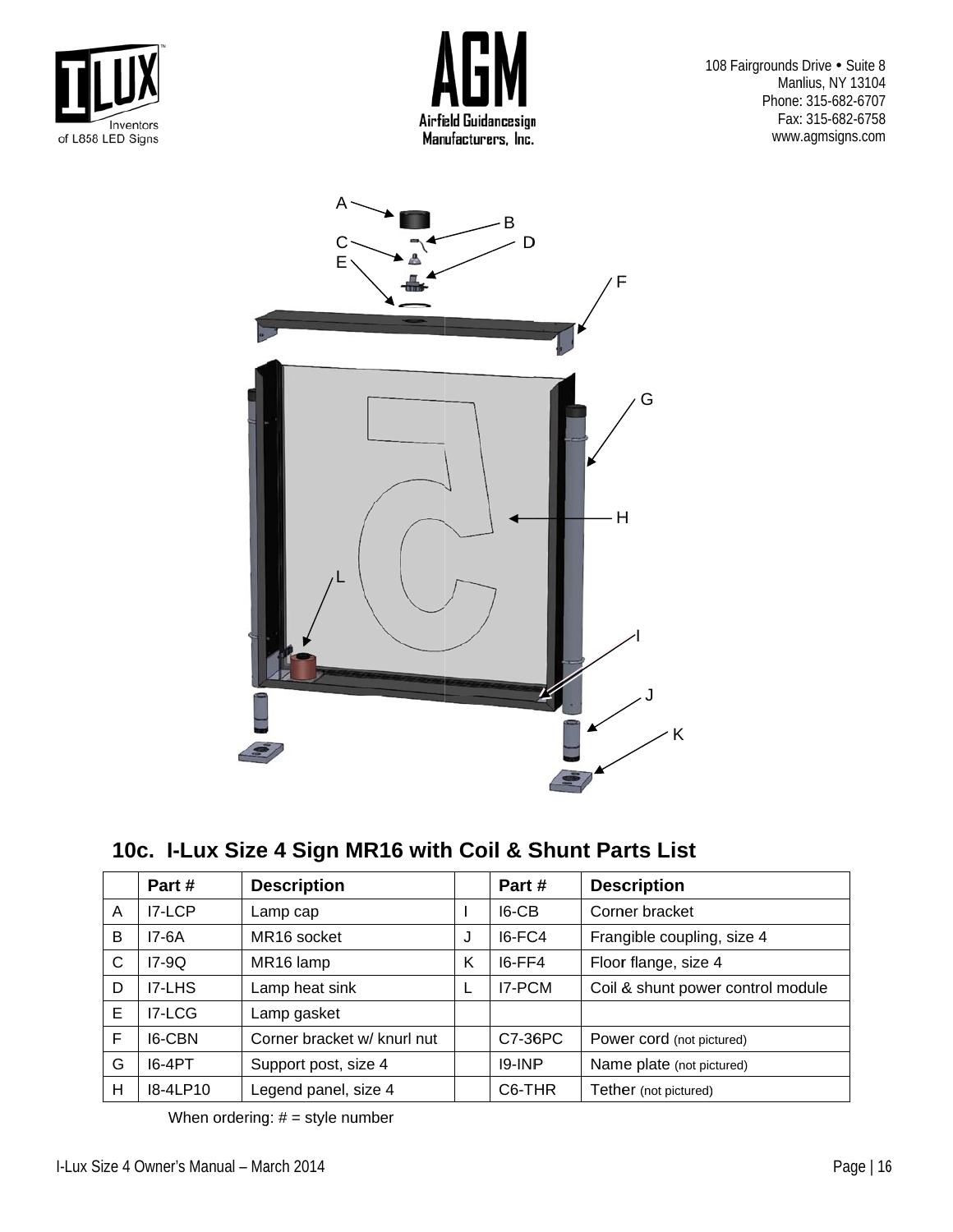



108 Fairgrounds Drive • Suite 8 Manlius, NY 13104 Phone: 315-682-6707 Fax: 315-682-6758 www.agmsigns.com

### **11a. I-Lux Size 4 Sign TapSwitch Sign Troubleshooting**

All AGM signs are tested at the factory and set to function within applicable specifications. Installation issues most frequently trace back to a failed lamp, an undersized isolation transformer, or to damage incurred during shipping. Before commencing repairs, please contact AGM (315-682-6707 or via email) with the catalog number and serial number from the name plate of the malfunctioning sign to determine warranty coverage. If the lamps and isolation transformer(s) appear functional, and any operating issues have not been resolved after following the troubleshooting guidelines, please contact AGM; we are pleased to assist you. Note that these troubleshooting instructions apply to signs assembled after October 2012; for further assistance with older signs, contact AGM. We keep parts in stock and ship within 24 hours.

BEFORE PERFORMING MAINTENANCE ON AN AIRFIELD GUIDANCE SIGN, VERIFY THE SIGN'S CIRCUIT IS OFF AND LOCKED OUT FROM ACCIDENTAL ENERGIZATION.

- 1. Lamp failure is the most common reason a sign will not illuminate. The FAA requires all signs to be wired in series so that when one lamp fails, the whole sign goes dark.
	- a. Ensure that power to the sign has been turned off, and examine the lamp for continuity. Sometimes the filament in a failed lamp will appear intact; a continuity check is the most efficient way to verify the need for a lamp change. While doing this, examine the lamp socket for any worn or loose connections. Replace any lamp or socket that fails a continuity test.
- 2. Frequently, operational problems result from an incorrect L830 transformer attached to the sign. Verify that the L830 transformer(s) is appropriate for the circuit and the wattage necessary for powering the sign. Connecting a 6.6 - 6.6 transformer to a 20A circuit will cause damage to the TapSwitch board, and connecting a 20 - 6.6 transformer to a 6.6A circuit will not provide enough power for the sign.
	- a. Confirm that the VA load (for all fixtures on the circuit) is within the specified rating for the regulator. An overload situation will cause poor illumination or unusual operation. If calculations indicate this possibility, bypass some of the fixture isolation transformers on the circuit to see if the remaining fixtures improve or operate normally.
- 3. If all lamps and sockets appear in good order, the proper L-830 isolation transformer is installed, and the circuit is not overloaded, remove the end panel closest to the power cord to gain access to the power control module (PCM) to continue troubleshooting.

### THE FOLLOWING STEPS SHOULD BE CONDUCTED WITH AN OBSERVER WHO IS IN CONTACT WITH AN ASSISTANT LOCATED IN THE VAULT CONTROLLING THE ENERGIZATION OF THE CIRCUIT.

4. If the sign is equipped with an optional isolating safety switch, turn it off, then re-energize the circuit. Measure the current on the power cord going to the switch. Verify this matches the primary current on the circuit.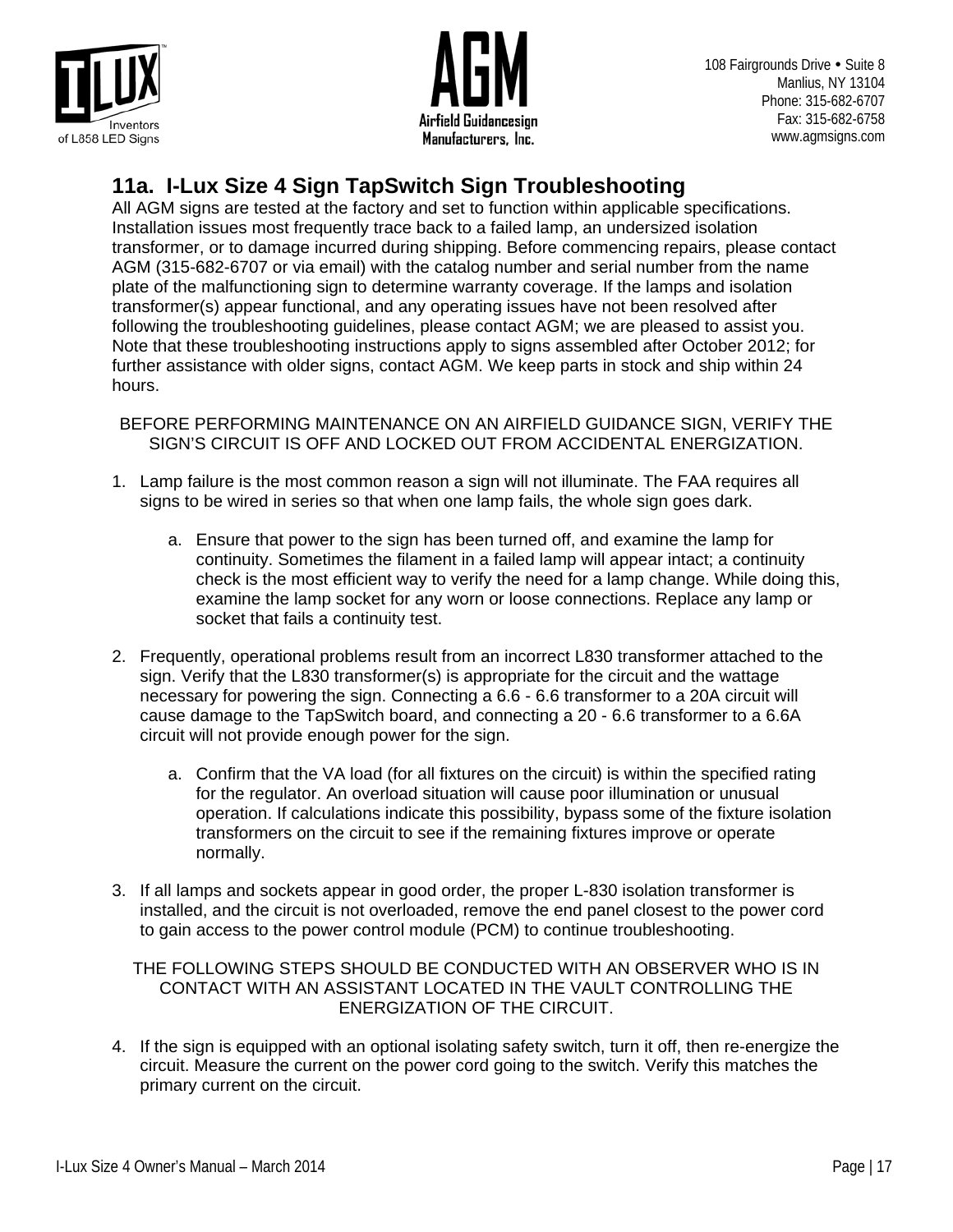



- 5. If the correct isolation transformer(s) is attached, and the proper current is observed on the primary and secondary sides of the L830 isolation transformer, the operation and settings on the TapSwitch board need to be examined.
	- a. Turn off the sign.
	- b. With the sign open and the face of the TapSwitch board visible (see photograph, page 20), make sure the jumper set up is correct for the sign's internal circuit (jumper on pins 2 and 3 of J1 for style 3; open for style 2); and the "fail safe in" J4 always has a jumper. *On versions other than 9 14 12 (written below the row of black cube relays on the TapSwitch board), J2, right of the J1 circuit style pins, should be set for lamp voltage (open for 12V).*
	- c. Verify continuity across the lamp by disconnecting the phoenix connector lamp plug from the TapSwitch and measuring the ohms across the terminals of the plug. If the lamp and socket passed the previous check and no continuity is observed at this step, check the connection of the lamp wires into the phoenix connector lamp plug, and check the wires connecting to the lamp to see if any have been pinched or severed. If continuity is good, then reconnect the phoenix connector lamp plug to the TapSwitch.
	- d. Energize the circuit and turn on the sign isolating switch (if the sign is so equipped) and observe the operation of the TapSwitch board. If the circuit is on step 1 (of five), the LED next to the 6.6 relay will shine steady as will the LED next to the 2.8 relay, the D106 LED will be flashing, indicating the software on the TapSwitch board is cycling. If the circuit is a Style 2, 3 step, then the LEDs next to the 6.6 and 4.8 relays will be illuminated on step 1.
	- e. Cycle the circuit up and down, pausing at each step to verify the LED indicators indicate the right step. It may take a few seconds for the regulator circuit to stabilize on a specific step.
	- f. When the circuit is on 6.6A, all of the LEDs next to the relays will be off and only the D106 operation indicator will be flashing.
	- g. If all steps are operating correctly, check the voltage output to the lamp on the phoenix connector lamp plug (with 2 wires, located on the left side of the board below the coil connection). Signs with MR16 quartz lamps should range from 11.1V to 12.0V.
- 6. Sometimes noise or an unfamiliar wave form on the circuit can cause problems with operation. If the transformer, power, and continuity have been checked and the board is still not operating correctly, please contact AGM for further assistance.

### [REMAINDER OF PAGE INTENTIONALLY BLANK]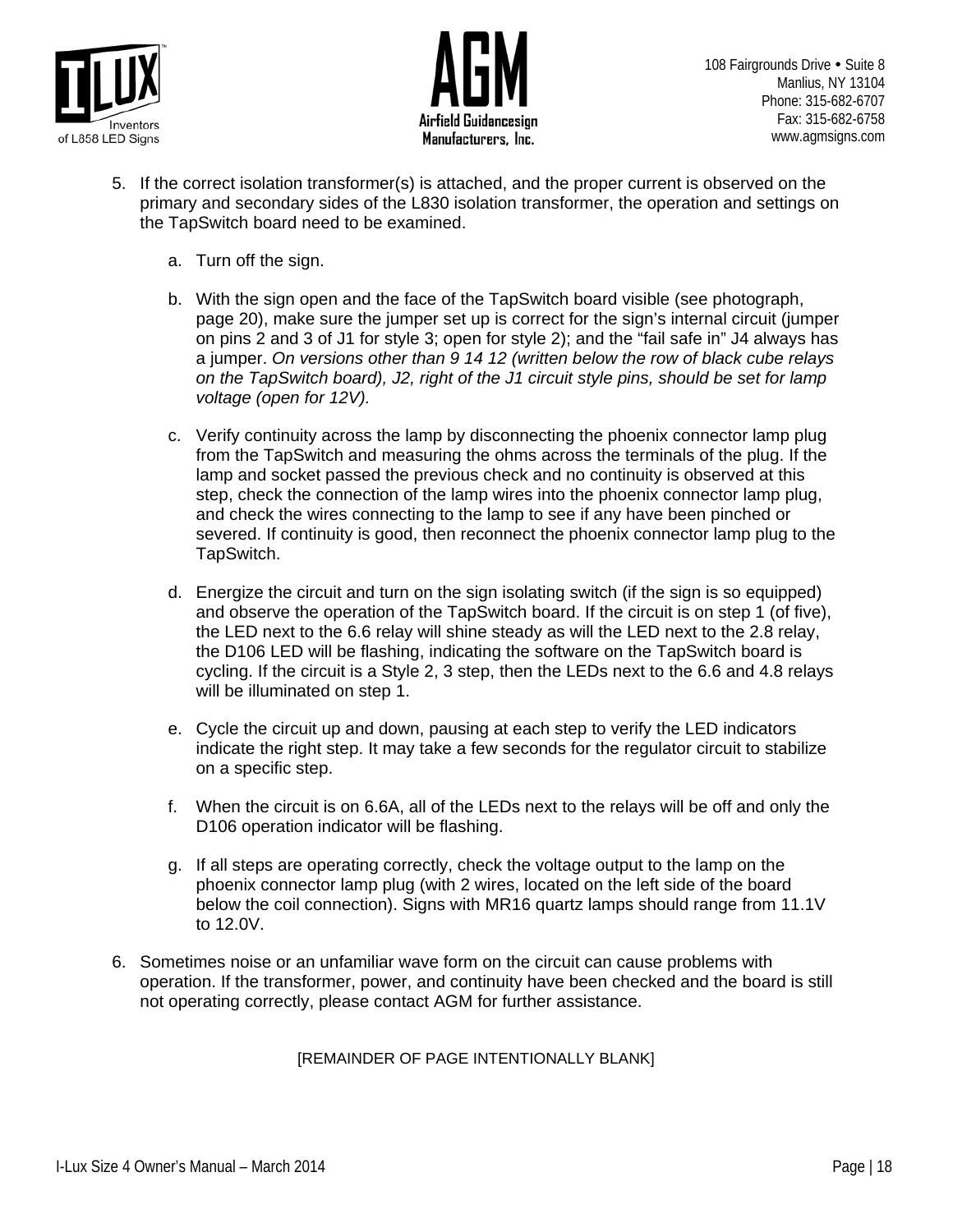



108 Fairgrounds Drive . Suite 8 Manlius, NY 13104 Phone: 315-682-6707 Fax: 315-682-6758 www.agmsigns.com



11b. I-Lux Size 4 Sign TapSwitch Part List

|   | Part#         | <b>Description</b>          |   | Part #    | <b>Description</b>             |
|---|---------------|-----------------------------|---|-----------|--------------------------------|
| A | I7-LCP        | Lamp cap                    |   | $IG-CB$   | Corner bracket                 |
| B | 17-6A         | MR <sub>16</sub> socket     | J | $IG-FC4$  | Frangible coupling, size 4     |
| C | $I7-9Q$       | MR16 lamp                   | K | $16-FF4$  | Floor flange, size 4           |
| D | <b>IZ-LHS</b> | Lamp heat sink              | L | I7-PCM#U1 | TapSwitch power control module |
| E | I7-LCG        | Lamp gasket                 |   |           |                                |
| F | 16-CBN        | Corner bracket w/ knurl nut |   | C7-36PC   | Power cord (not pictured)      |
| G | 16-4PT        | Support post, size 4        |   | $19$ -INP | Name plate (not pictured)      |
| Н | 18-4LP10      | Legend panel, size 4        |   | C6-THR    | Tether (not pictured)          |

When ordering:  $# =$  style number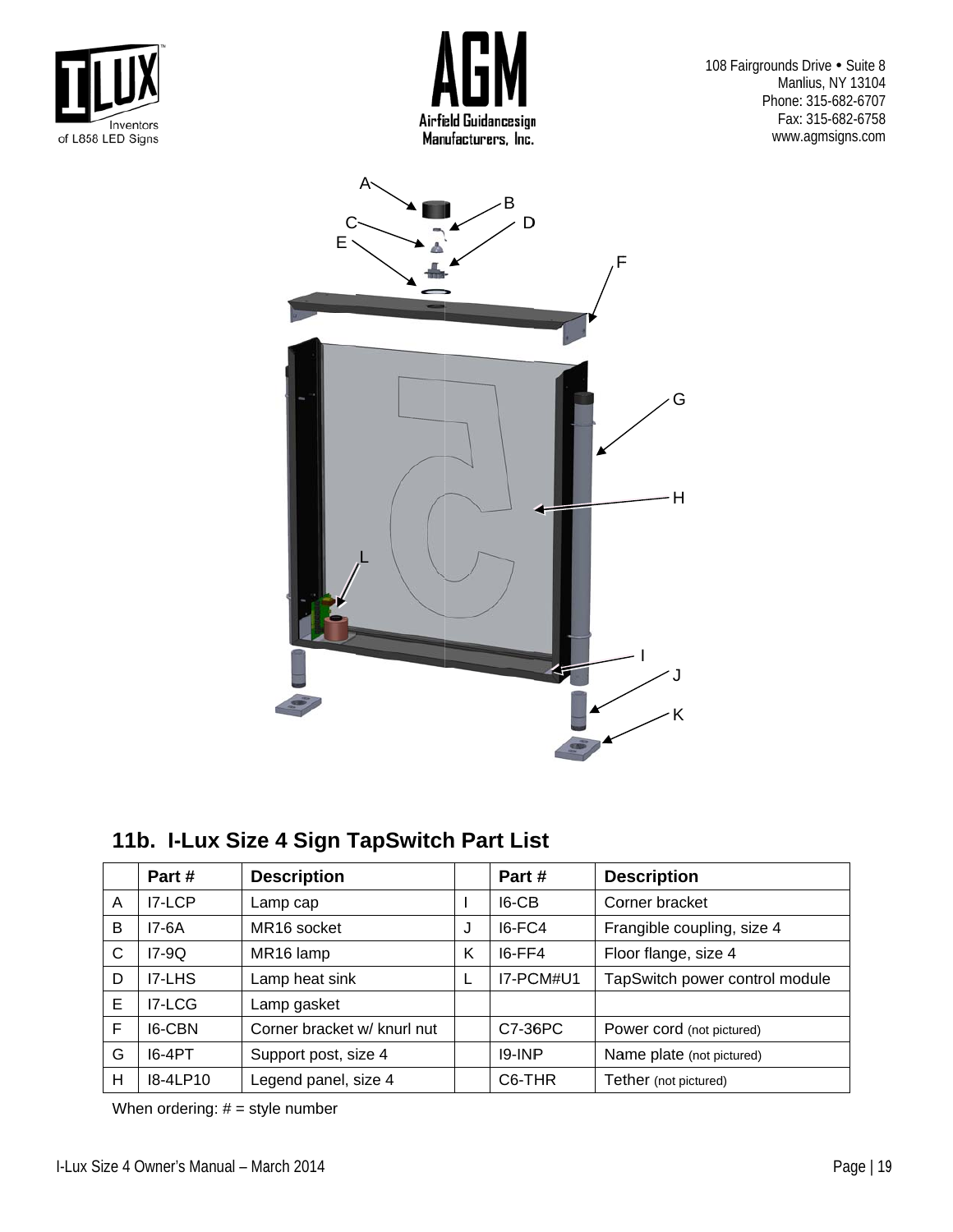



108 Fairgrounds Drive • Suite 8 Manlius, NY 13104 Phone: 315-682-6707 Fax: 315-682-6758 www.agmsigns.com

### 11c. I-Lux Size 4 TapSwitch Board



If a sign was assembled before October 2012, the TapSwitch board will be different; please call AGM for technical support.

\*\* LED indicator located next to 6.6A is illuminated with all other steps. If the CCR is set to 6.6A step, no LEDs will be visible except operational status indicator.